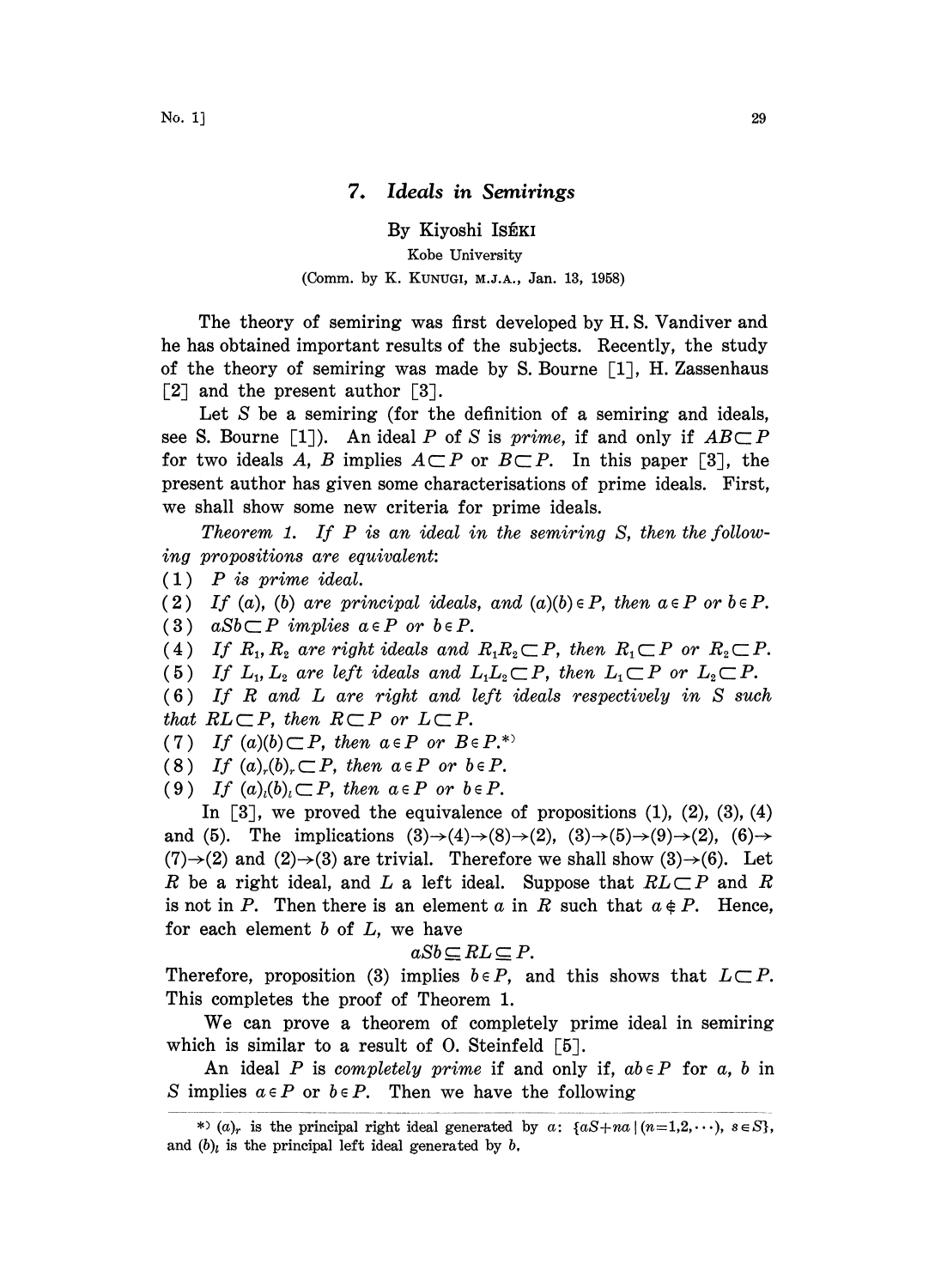Theorem 2. If P is an ideal in <sup>a</sup> semiring S, then the following propositions are equivalent:

 $(1)$  P is completely prime.

(2) Let L be a left ideal, and R a right ideal, if  $LR \subset P$ , then  $L \subset P$ or  $R\subset P$ .

(3)  $(a)_i(b)_r \subset P$  implies  $a \in P$  or  $b \in P$ .

Proof. To prove  $(1) \rightarrow (2)$ , we suppose that  $(2)$  fails. Then we can find a right ideal R and a left ideal L such that  $LR \subset P$  and L, R are not in P. Therefore there are two elements  $a \in L$ ,  $b \in R$  such that  $ab \in P$  and  $a, b \notin P$ , which contradict (1). Hence (1) $\rightarrow$ (2).

 $(2) \rightarrow (3)$  is trivial.

To prove  $(3) \rightarrow (1)$ , we suppose  $ab \in P$  for some a, b in S. For elements  $s, s'$ , in S and positive integers  $m, n$  we have

> $(sa+ma)(bs'+nb)=sabs'$  $+mabs'+nsab+mnab$ <br> $\in$ SabS $+mab$ S $+mnab$  $\subset P$ .

 $\in$  SabS+mabS+mnab<br>  $\subset P$ .<br>
Therefore  $(a)_i(b)_r \subset P$ . Hence  $(a)_i \subset P$  or  $(b)_r \subset P$ . This shows that  $a \in P$  or  $b \in P$ . The proof is complete.

Next, we shall consider a relation  $RL=R\setminus L$  for any right ideal  $R$  and any left ideal  $L$  in the semiring  $S$ . For the case of rings, such a relation was considered by L. Kovács  $\lceil 4 \rceil$ . In general, the relation  $RL \subseteq R \setminus L$  is true.

Suppose that  $RL=R\setminus L$ , then for an element a of S, we shall consider  $(a)_{r} = \{as + na \mid s \in S, n=1,2,\cdots\}$ . From the hypothesis, we have  $(a)_{r} = (a)_{r} \ncap S = (a)_{r} \cdot S = (as + na) \cdot S = aS,$ 

 $+a a) \cdot S = a S,$ <br>
f  $(a)_i$ ,  $a \in S a,$ <br>
euch that  $a =$ hence, we have  $a \in aS$ . By considering of  $(a)_i$ ,  $a \in Sa$ , and therefore  $a \in aS \cap Sa = aS^2a$ .

This shows that there is an element x such that  $a = axa$ , i.e. S is a regular semiring.

Conversely, suppose that S is regular, then, for an element  $a$  of  $R_{\neg L}$ , we can find an element x such that  $a=axa$ . On the other hand,  $ax \in R$   $a \in L$ , therefore  $a \in RL$ . Hence  $R \setminus L=R$ . and we have the following

Theorem 3. A semiring is regular if and only if  $R\!\smallsetminus\!L\!=\!RL$ 

is true for any right ideal R and left ideal L.

Let P be a completely prime ideal in a semiring S, then if  $aSb\subset P$ , then  $a \in P$  or  $b \in P$ , i.e. P is a prime ideal in S. For, suppose  $a \notin P$ and  $b \notin P$ , then  $ab \notin P$  since P is completely prime. Further, some P is completely prime,  $aba \notin P$ , which contradicts  $aSb \subset P$ .

Theorem 4. A prime ideal  $P$  is completely prime, if and only if  $ab \in P$  implies  $ba \in P$ .